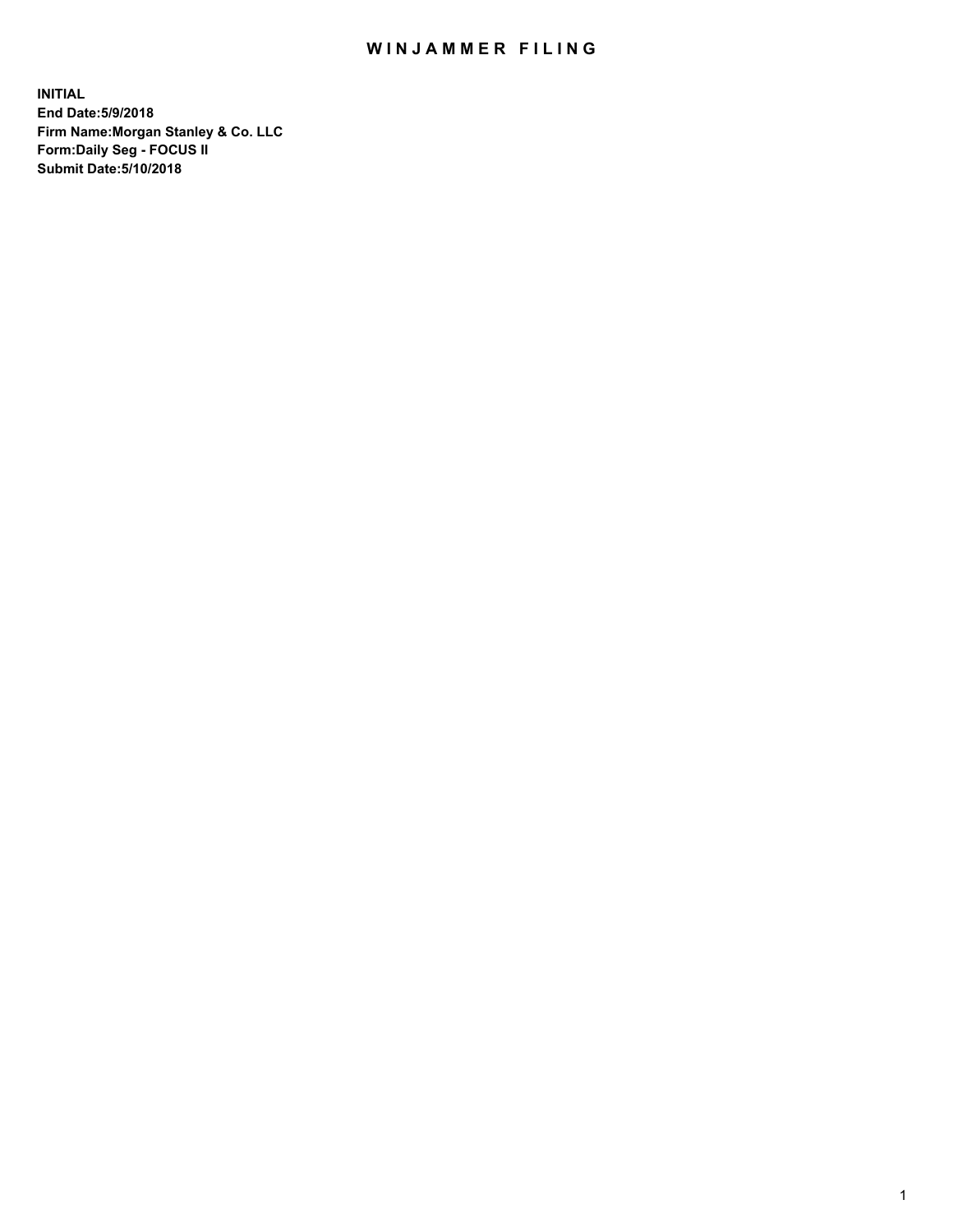## **INITIAL End Date:5/9/2018 Firm Name:Morgan Stanley & Co. LLC Form:Daily Seg - FOCUS II Submit Date:5/10/2018 Daily Segregation - Cover Page**

| Name of Company<br><b>Contact Name</b><br><b>Contact Phone Number</b><br><b>Contact Email Address</b>                                                                                                                                                                                                                         | Morgan Stanley & Co. LLC<br>Ikram Shah<br>212-276-0963<br>lkram.shah@morganstanley.com |
|-------------------------------------------------------------------------------------------------------------------------------------------------------------------------------------------------------------------------------------------------------------------------------------------------------------------------------|----------------------------------------------------------------------------------------|
| FCM's Customer Segregated Funds Residual Interest Target (choose one):<br>a. Minimum dollar amount: ; or<br>b. Minimum percentage of customer segregated funds required:%; or<br>c. Dollar amount range between: and; or<br>d. Percentage range of customer segregated funds required between:% and%.                         | 280,000,000<br><u>0</u><br>0 <sub>0</sub><br>0 <sub>0</sub>                            |
| FCM's Customer Secured Amount Funds Residual Interest Target (choose one):<br>a. Minimum dollar amount: ; or<br>b. Minimum percentage of customer secured funds required:%; or<br>c. Dollar amount range between: and; or<br>d. Percentage range of customer secured funds required between: % and %.                         | 140,000,000<br><u>0</u><br>0 <sub>0</sub><br>0 <sub>0</sub>                            |
| FCM's Cleared Swaps Customer Collateral Residual Interest Target (choose one):<br>a. Minimum dollar amount: ; or<br>b. Minimum percentage of cleared swaps customer collateral required:%; or<br>c. Dollar amount range between: and; or<br>d. Percentage range of cleared swaps customer collateral required between:% and%. | 92,000,000<br>0 <sub>0</sub><br>0 <sub>0</sub>                                         |

Attach supporting documents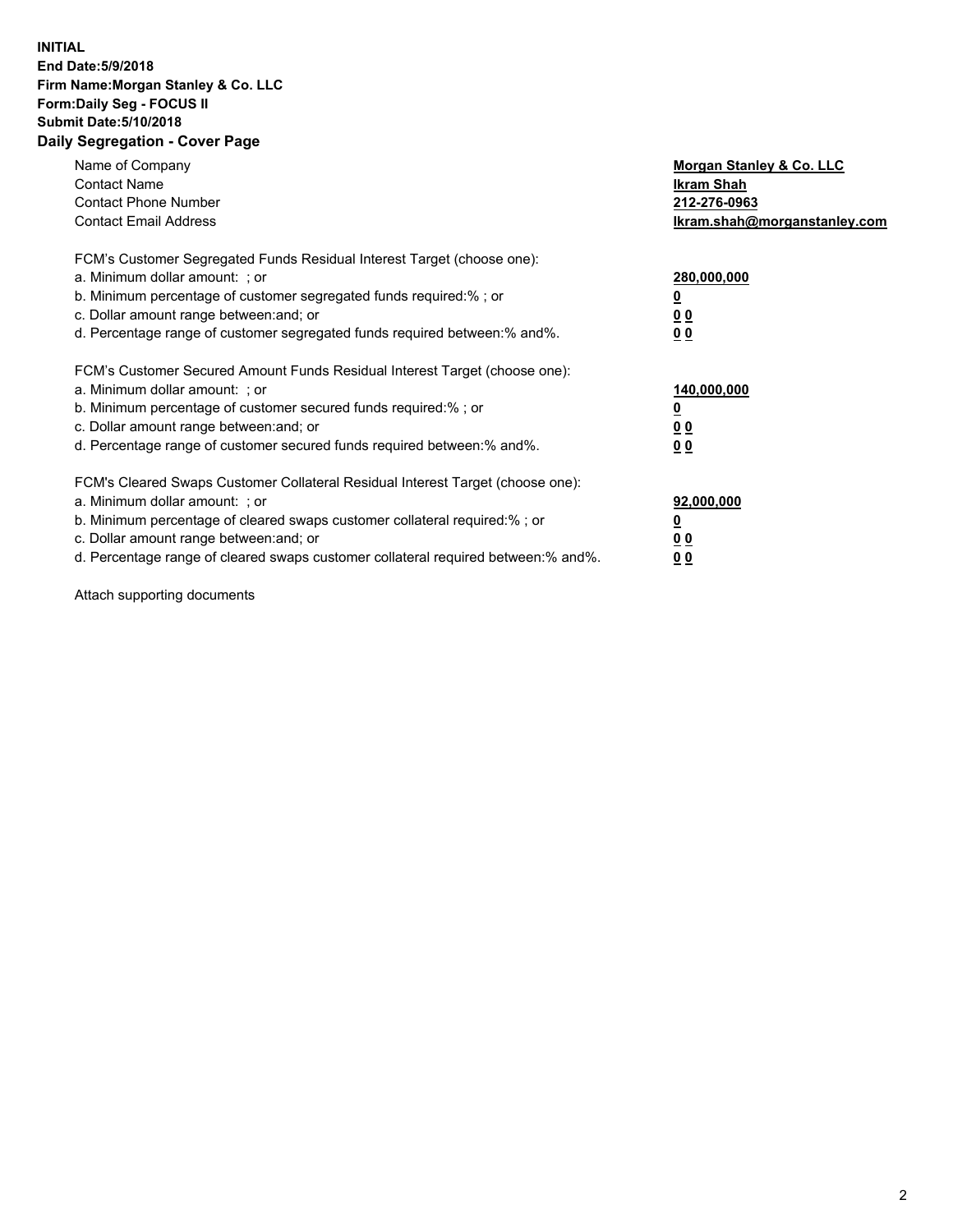## **INITIAL End Date:5/9/2018 Firm Name:Morgan Stanley & Co. LLC Form:Daily Seg - FOCUS II Submit Date:5/10/2018 Daily Segregation - Secured Amounts**

Foreign Futures and Foreign Options Secured Amounts Amount required to be set aside pursuant to law, rule or regulation of a foreign government or a rule of a self-regulatory organization authorized thereunder **0** [7305] 1. Net ledger balance - Foreign Futures and Foreign Option Trading - All Customers A. Cash **3,120,038,370** [7315] B. Securities (at market) **2,094,827,504** [7317] 2. Net unrealized profit (loss) in open futures contracts traded on a foreign board of trade **522,947,041** [7325] 3. Exchange traded options a. Market value of open option contracts purchased on a foreign board of trade **21,385,621** [7335] b. Market value of open contracts granted (sold) on a foreign board of trade **-23,274,586** [7337] 4. Net equity (deficit) (add lines 1. 2. and 3.) **5,735,923,950** [7345] 5. Account liquidating to a deficit and account with a debit balances - gross amount **25,918,634** [7351] Less: amount offset by customer owned securities **-25,125,856** [7352] **792,778** [7354] 6. Amount required to be set aside as the secured amount - Net Liquidating Equity Method (add lines 4 and 5) 7. Greater of amount required to be set aside pursuant to foreign jurisdiction (above) or line 6. FUNDS DEPOSITED IN SEPARATE REGULATION 30.7 ACCOUNTS 1. Cash in banks A. Banks located in the United States **286,769,734** [7500] B. Other banks qualified under Regulation 30.7 **878,959,942** [7520] **1,165,729,676** [7530] 2. Securities A. In safekeeping with banks located in the United States **281,445,099** [7540] B. In safekeeping with other banks qualified under Regulation 30.7 **0** [7560] **281,445,099** [7570] 3. Equities with registered futures commission merchants A. Cash **5,569,100** [7580] B. Securities **0** [7590] C. Unrealized gain (loss) on open futures contracts **665,850** [7600] D. Value of long option contracts **0** [7610] E. Value of short option contracts **0** [7615] **6,234,950** [7620] 4. Amounts held by clearing organizations of foreign boards of trade A. Cash **0** [7640] B. Securities **0** [7650] C. Amount due to (from) clearing organization - daily variation **0** [7660] D. Value of long option contracts **0** [7670] E. Value of short option contracts **0** [7675] **0** [7680] 5. Amounts held by members of foreign boards of trade A. Cash **2,143,313,824** [7700] B. Securities **1,813,382,405** [7710] C. Unrealized gain (loss) on open futures contracts **522,281,191** [7720] D. Value of long option contracts **21,385,621** [7730] E. Value of short option contracts **-23,274,586** [7735] **4,477,088,455** [7740] 6. Amounts with other depositories designated by a foreign board of trade **0** [7760] 7. Segregated funds on hand **0** [7765] 8. Total funds in separate section 30.7 accounts **5,930,498,180** [7770] 9. Excess (deficiency) Set Aside for Secured Amount (subtract line 7 Secured Statement Page 1 from Line 8)

- 10. Management Target Amount for Excess funds in separate section 30.7 accounts **140,000,000** [7780]
- 11. Excess (deficiency) funds in separate 30.7 accounts over (under) Management Target **53,781,452** [7785]

**5,736,716,728** [7355] **5,736,716,728** [7360]

**193,781,452** [7380]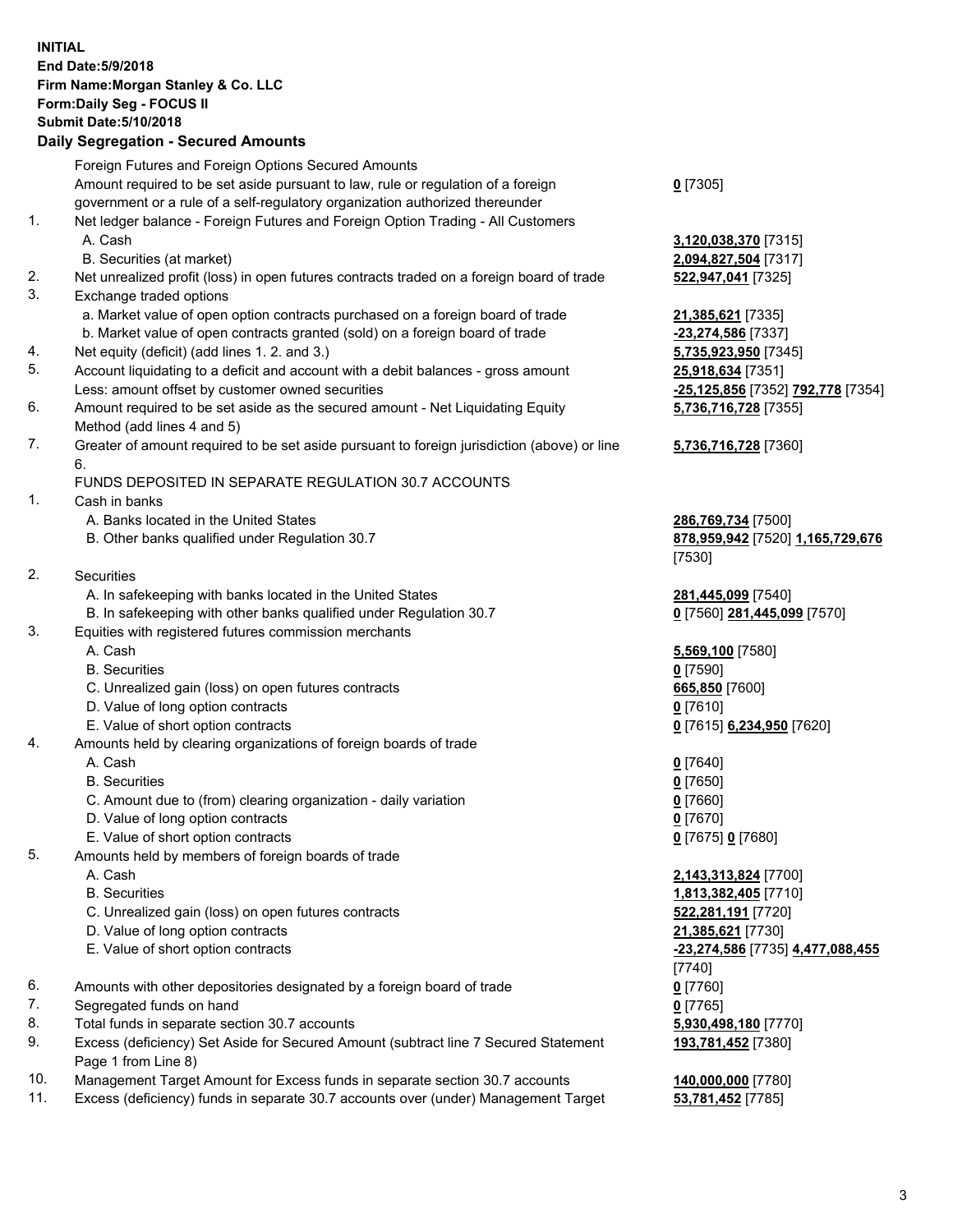**INITIAL End Date:5/9/2018 Firm Name:Morgan Stanley & Co. LLC Form:Daily Seg - FOCUS II Submit Date:5/10/2018 Daily Segregation - Segregation Statement** SEGREGATION REQUIREMENTS(Section 4d(2) of the CEAct) 1. Net ledger balance A. Cash **10,415,242,916** [7010] B. Securities (at market) **5,214,383,033** [7020] 2. Net unrealized profit (loss) in open futures contracts traded on a contract market **201,799,668** [7030] 3. Exchange traded options A. Add market value of open option contracts purchased on a contract market **450,839,427** [7032] B. Deduct market value of open option contracts granted (sold) on a contract market **-673,254,322** [7033] 4. Net equity (deficit) (add lines 1, 2 and 3) **15,609,010,722** [7040] 5. Accounts liquidating to a deficit and accounts with debit balances - gross amount **314,270,396** [7045] Less: amount offset by customer securities **-311,203,220** [7047] **3,067,176** [7050] 6. Amount required to be segregated (add lines 4 and 5) **15,612,077,898** [7060] FUNDS IN SEGREGATED ACCOUNTS 7. Deposited in segregated funds bank accounts A. Cash **4,588,832,982** [7070] B. Securities representing investments of customers' funds (at market) **0** [7080] C. Securities held for particular customers or option customers in lieu of cash (at market) **1,041,253,894** [7090] 8. Margins on deposit with derivatives clearing organizations of contract markets A. Cash **6,170,868,271** [7100] B. Securities representing investments of customers' funds (at market) **0** [7110] C. Securities held for particular customers or option customers in lieu of cash (at market) **4,173,129,139** [7120] 9. Net settlement from (to) derivatives clearing organizations of contract markets **186,743,201** [7130] 10. Exchange traded options A. Value of open long option contracts **450,839,427** [7132] B. Value of open short option contracts **-673,254,322** [7133] 11. Net equities with other FCMs A. Net liquidating equity **4,622,324** [7140] B. Securities representing investments of customers' funds (at market) **0** [7160] C. Securities held for particular customers or option customers in lieu of cash (at market) **0** [7170] 12. Segregated funds on hand **0** [7150] 13. Total amount in segregation (add lines 7 through 12) **15,943,034,916** [7180] 14. Excess (deficiency) funds in segregation (subtract line 6 from line 13) **330,957,018** [7190]

- 15. Management Target Amount for Excess funds in segregation **280,000,000** [7194]
- 16. Excess (deficiency) funds in segregation over (under) Management Target Amount Excess

**50,957,018** [7198]